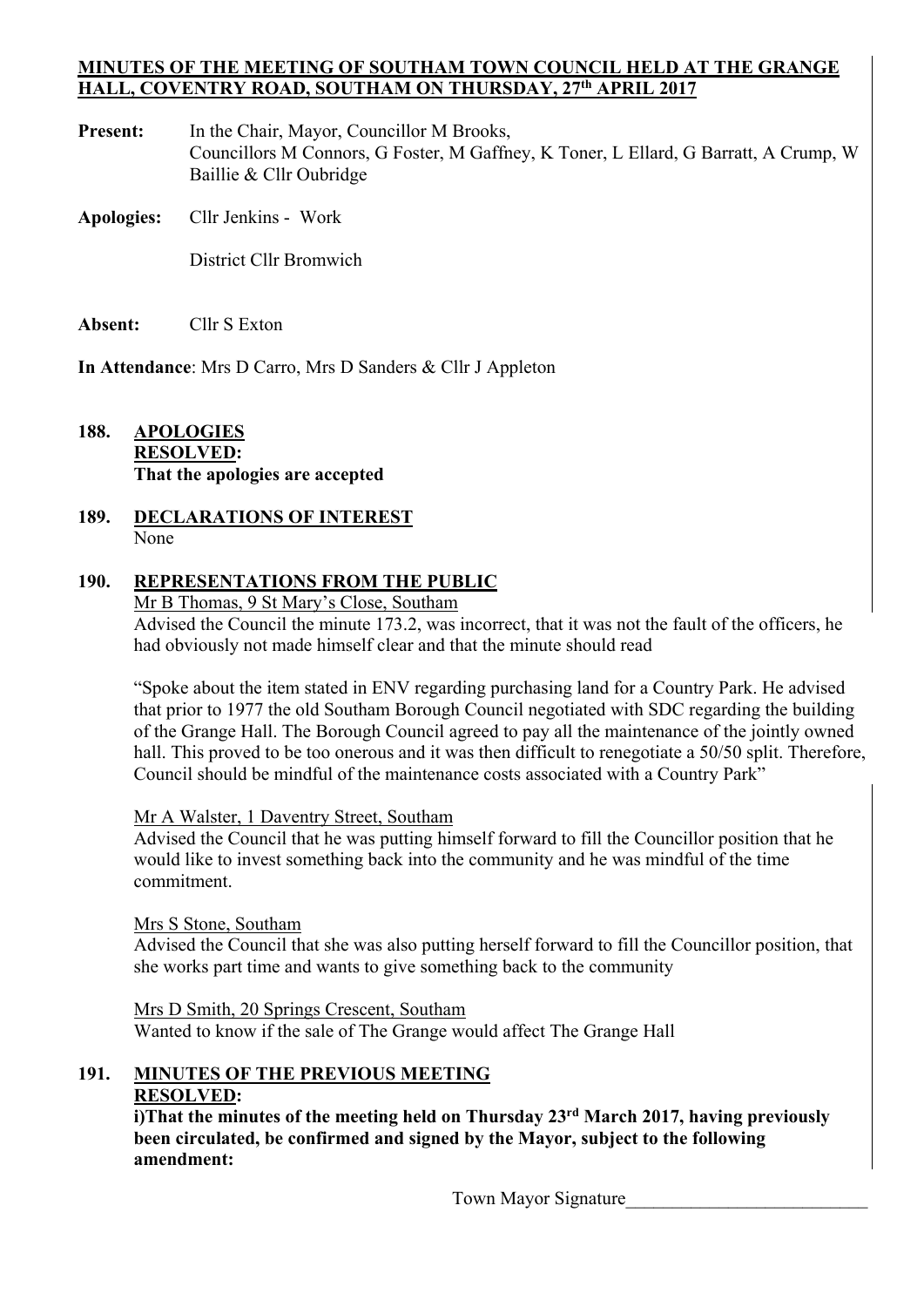**That minute 173.2 should read "Spoke about the item stated in ENV regarding purchasing land for a Country Park. He advised that prior to 1977 the old Southam Borough Council negotiated with SDC regarding the building of the Grange Hall. The Borough Council agreed to pay all the maintenance of the jointly owned hall. This proved to be too onerous and it was then difficult to renegotiate a 50/50 split. Therefore, Council should be mindful of the maintenance costs associated with a Country Park".** 

# **192. POLICE**

The Town Clerk advised that that there is an on-going vandalism problem at the Park Lane Recreation Ground, that the Police are aware and will be patrolling the area, that they have also got additional support following the recent fires to the barn that leads to the Holy Well. All vandalism has been reported as a crime and that Councillors should advise residents if they see anything to report it on the 101 number.

## **193. ACCOUNTS FOR PAYMENT**

 Invoices were available at the meeting for inspection **RESOLVED:** 

**That the payment of accounts dated April 2017, totalling £23,216.89 (details attached) be authorised** 

## **194. APPLICATIONS FOR PLANNING PERMISSION**

- **194.1** i) Council considered the applications for planning permission detailed on the schedule dated April 2017 upon which the Town Council had been consulted by Stratford District Council. (details attached)
- **194.2** ii) Planning Application decisions dated April 2017 **Noted**
- **194.3** iii) Planning Committee Meeting Dates **Noted**

## **195. TOWN CLERK'S REPORT**

## **195.1 PUBLIC REPRESENTATIONS**

i)Mr Thomas was advised that Members have taken onboard his comments and the minutes have been amended accordingly

 ii)Mr Walster was advised that his Councillor application would be considered later iii)Mrs Stone was advised that her Councillor application would be consider later iv)Mrs Smith was advised that there are covenants in place to protect the rights of access and parking for users of The Grange Hall

# **195.2 COUNCILLOR VACANCY – SOUTHAM FIELDS WARD RESOLVED:**

 **That Mrs S Stone is co-opted to fill the vacancy.** 

## **COUNILLOR VACANCY – BROWNS BRIDGE WARD**

 **That Mr A Walter is co-opted to fill the vacancy should the Council be in a position to fill the vacancy via co-option after the 12th May 2017** 

# **195.3 PARKING COMPLAINT**

Members considered the resident complaint regarding parking on Springs Crescent and Mayfield Road, Members were advised that Southam College have offered the resident a date for a meeting to discuss their concerns, the College is committed to improving the parking situation as soon as the opportunity arises but has no powers to stop on-street parking outside resident houses when the parking is legal.

Town Mayor Signature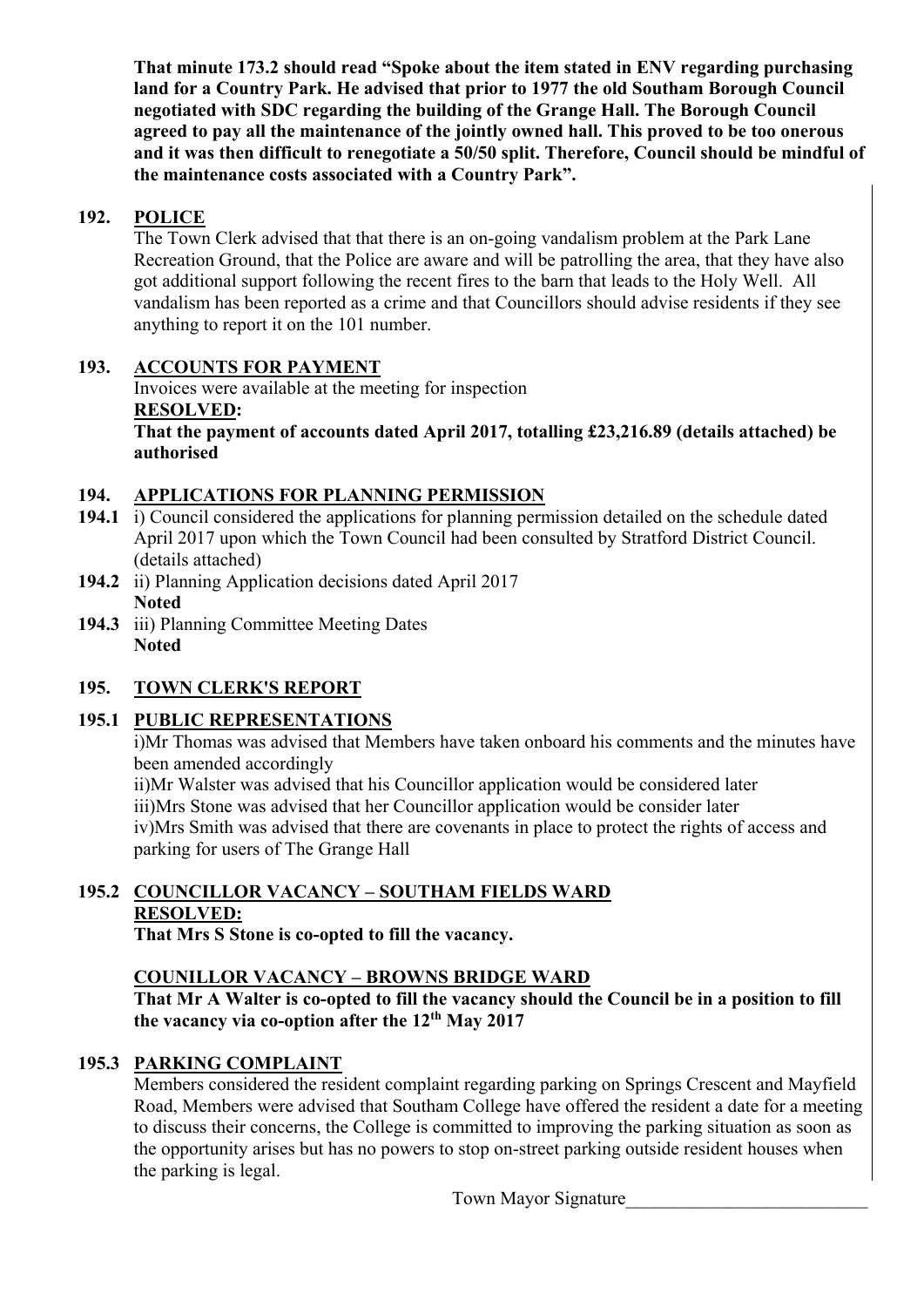## **195.4 CCTV**

Members considered the CCTV report and were pleased to see the outcomes.

**RESOLVED:** 

 **That the Town Clerk will organise a CCTV Control Room visit for any Councillor who wishes to attend** 

**195.5 ORBIT – TITHE LODGE MANAGEMENT**  Members considered Cllr Brooks report **Noted** 

# **195.6 HOLY WELL FURTHER REMEDIAL WORKS QUOTATION**

Members considered the quotation from Hewer Builders Ltd **RESOLVED: i)To accept the budget quotation £2432 + VAT ii)To investigate if there are any grants available** 

**195.7 COUNCIL MEETING DATES ENV DATES Noted** 

## **196. CORRESPONDENCE**

i)Southam First Grant Thank you - Noted ii)Southam Civic Ideas Forum Grant Thank you – Noted iii)Macmillan Cancer Support **RESOLVED That Cllr Brooks and Cllr Ellard will meet with the organisation**  v)SDC Street Trading – Record of Decision  **RESOLVED: That the Town Clerk makes the other complainants aware of the conditions**  vi)WCC – Invitation Southam Multi Agency Meeting **RESOLVED: That the Town Clerk Emails Councillors for an attendee** 

# **197. REPORTS FROM WORKING PARTIES**

## **REPORT ON A MEETING OF THE ENVIRONMENTAL WORKING PARTY ON 13TH APRIL 2017**

# **197.1 Stratford Time Bank**

 Sarah Coxall from SDC attended to brief us on the Time Bank initiative. This is a service designed for people in Stratford district to help and support each other, particularly those in need as members of the community by giving an hour of their time where they have individual skills and expertise in return for banking an hour`s time credit they can spend as they wish for return services or to give to another person who needs help. People can join regardless of age, ability, financial circumstances or mobility. Sarah has been engaging with various Southam community groups and the response has been positive.

## **RESOLVED:**

 **That the council supports this initiative and assists in promotion through the council newsletter and other media means as appropriate.** 

## **197.2 Councillor T Bromwich**

 Councillor Bromwich attended to update the council on his idea and talks with SDC Leader Chris Saint regarding safeguarding the Stowe Valley from housing development. Councillor Bromwich believes Barwood who currently have an option on some of the land will, when they submit an application argue that the Core Strategy represents only the minimum requirement for new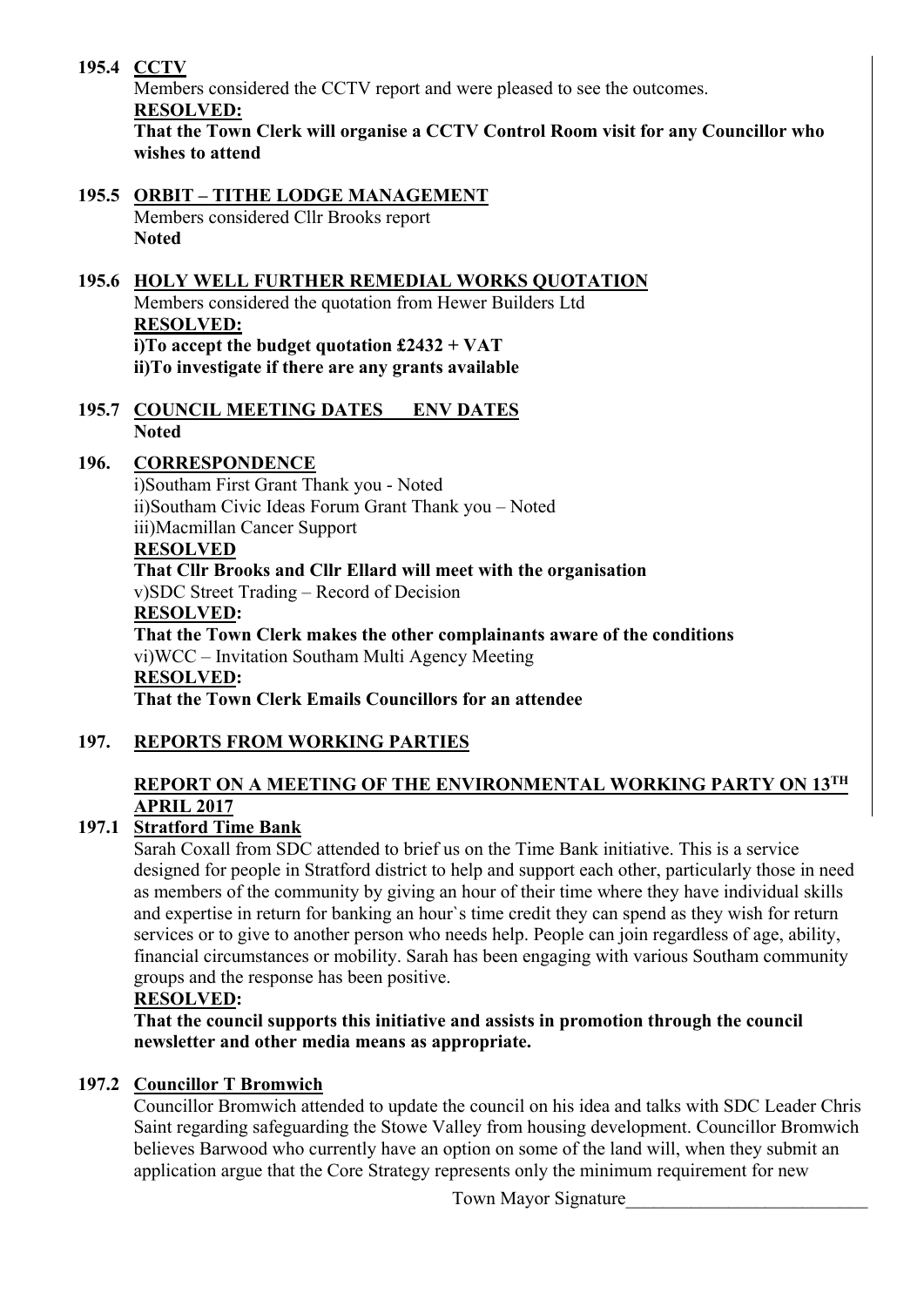housing and is likely to push for the applications approval under the 20% buffer requirement required, even by appeal if the application is refused. His fear is that if successful this will set up a precedent that will open the valley to other developers. A meeting of Conservative District councillors is being held next week. Councillor Bromwich discussed his option 1, to enter discussions with the developer to purchase the land and set up a trust with Chris Saint with the intention of floating his idea at that meeting. Chris Saint asked whether this would be supported by the Town Council. Councillor Bromwich offered to draft a letter over the Easter weekend but was advised he was not authorised to do so on behalf of the Town Council and that the office would be closed over the holiday period in any case so could not be done that quickly or without full resolution by the council.

#### **RESOLVED:**

 **Councillor Crump is hoping to attend the meeting and will make it known the Town Council will be considering drafting a letter to SDC supporting the option at the next available council meeting.** 

### **197.3 HS2 CEF Application**

 Councillor Brooks provided additional information on the funding process. There are no rules as to how many simultaneous applications an applicant can make but should one be successful the same applicant cannot submit another for 6 months. At the February council meeting a prioritised list of projects was agreed, refurbishment and re-branding of the Grange hall deemed  $1<sup>st</sup>$  on the list. Councillor Brooks is seeking approval to proceed and submit a claim for £75,000. Discussions revolved around whether it is worthwhile proceeding given the fate of the Grange Hall is unknown. It was pointed out that the condition report shows that many of the Halls service systems are fast approaching the end of their life span and that we are already some years behind the time frame for the first 3 priority lists for repair or replacement. It was also noted that there are too many unknown variables concerning the hall`s fate; we are in the position we are in now and to do nothing when an operating loss is forecast is simply not an option. There is of course no guarantee a grant claim would be successful.

#### **RESOLVED:**

 **That Councillor Brooks proceed with writing up an offline version of the grant request form for the Grange Hall project and submit for approval to the Grange Hall Stewards before submitting online to Groundwork.** 

#### **197.4 Section 17 Working Party**

 Under section 17 of the act HS2 is required to submit planning applications for certain design aspects of the railway along the route, approximately 150 are expected in all. Districts affected by the route will be expected to respond to applications in the usual manner, however at a recent meeting of parish councillors run by the appointed SDC officials it was stated neither NPPF or Core Strategy/Local plan policies would apply so viewpoints would be somewhat subjective. Applications could range from where trees and screening, footpaths/ cycle paths are planned to the design of bridges. Concern has also been raised by SAAG that HS2 would operate on a divide and rule basis during construction, providing information to specific parishes rather than the wider community. There is a need for parishes to share information.

#### **RESOLVED:**

 **That Councillors Brooks and Foster be appointed as a working party specifically to deal with Section 17 applications and be the contacts with other parishes to share construction information. Councillor Exton who has expertise in tunnel design to be contacted as a third member and for the Town Clerk in conjunction with the working party to have delegated powers to make decisions should an urgent response be required.**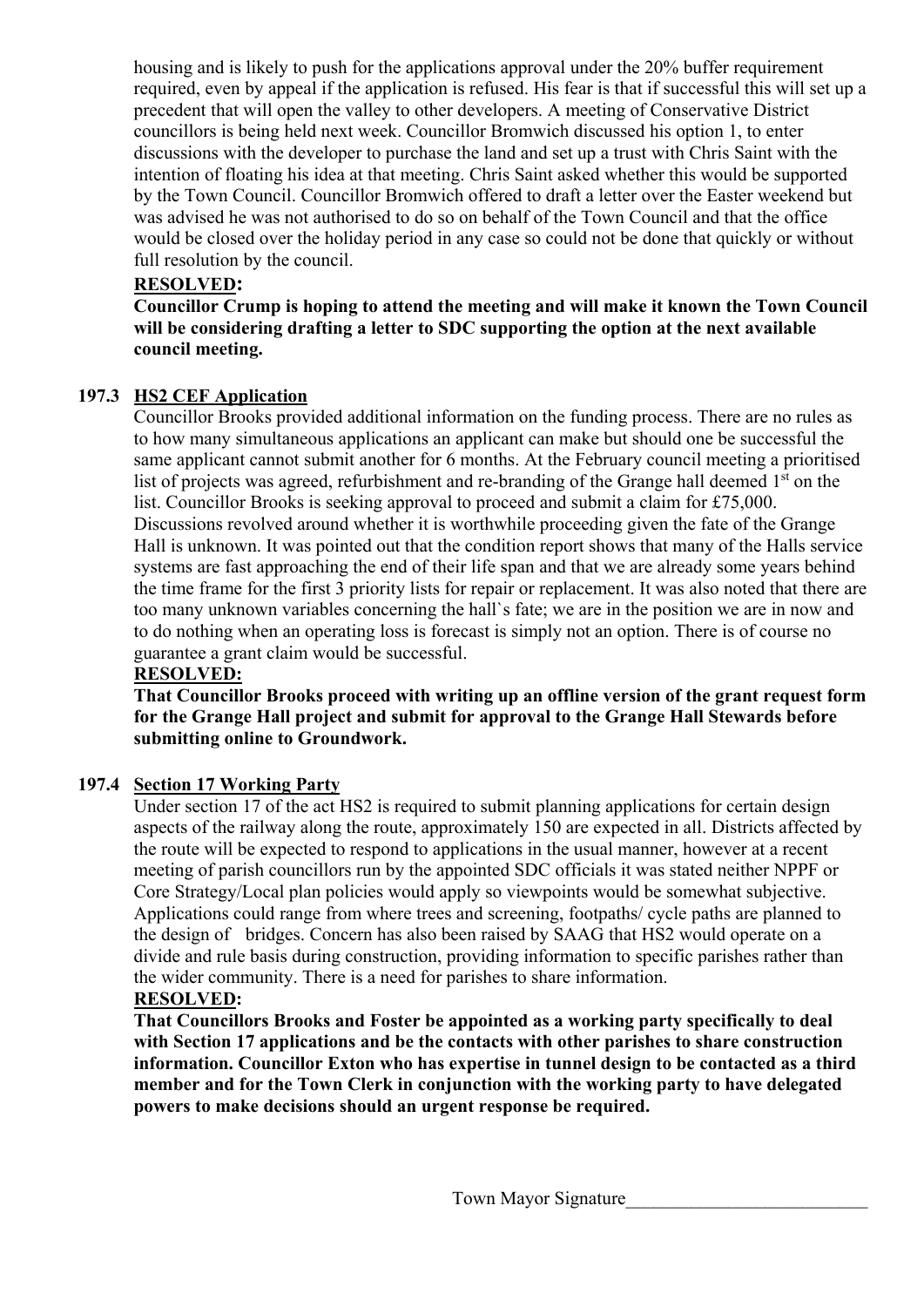## **197.5 Item 5– Rights of Way Volunteer Group**

 A number of volunteers have volunteered as a result of a recruitment drive to do with litter picking and maintenance of the footpaths around the town. This stems from a resident complaint. WCC manage and supervise local volunteer groups to undertake work of this nature. Two additional volunteers have since come forward, Mr Jonathan Swain and Mr Peter Barratt, bringing the number to 11 inclusive of councillors Brooks and Oubridge.

#### **RESOLVED:**

 **That councillors Brooks and Oubridge be appointed to lead the group, the priority to organise a meeting of the interested residents with the appropriate WCC officials to get the group started** 

#### **197.6 VASA – Southam Office Closing**

 Councillor Gaffney provided a short paper detailing the history of the voluntary drivers scheme in Southam and our involvement with VASA. The decision has been taken by VASA to close the Southam office due to lack of funding and move it To Stratford which means our service users will either have to travel to Stratford to make bookings or use the telephone. Members considered the option of breaking away from VASA to set up our own service for Southam residents only. The current staff and volunteer drivers may be willing to continue. Members voted unanimously following recommendations by councillors Gaffney and Brooks to undertake this option to continue to deliver a service that`s valued and depended on current clients.

#### **RESOLVED:**

 **To endorse Councillor Gaffney`s proposal as follows-**

**i)That a Volunteer Drivers booking service for Southam remains in the Grange hall staffed by the same volunteers and providing the same excellent service funded from the present budget to refund drivers mileage expenses but under the management of the Town Council. ii)That funding be approved to transfer the Southam telephone line (currently held by VASA) and provide low cost advertising to inform clients of the change.** 

 **iii)That this is immediate as this is a vital service to current users most of whom are elderly and it is important that the changeover is seamless as soon as possible.** 

#### **197.7 Dog Fouling**

 Councillors Barratt and Oubridge provided a progress report on the field survey they were carrying out relating to citing and usage of dog bins. SDC have been contacted to obtain a location list of all the bins currently in the town

#### **RESOLVED:**

 **That Councillors Barratt and Oubridge provide a report of their findings for the June ENV meeting.** 

#### **197.8 Public Seating complaint**

 Cllr Ellard presented her findings in response to Mr Munday`s complaint. The benches on Market hill are basically sound but unloved and in need of re-varnishing or slat replacement. It was noted the bench opposite the post office has a broken strut.

#### **RESOLVED:**

 **That the Town Clerk look into getting the benches smartened up and slats replaced where necessary bearing in mind some have been donated and may require the donor's permission.** 

#### **197.9 The Great Get Together**

 Members considered the correspondence received from The Rt Hon Sajid Javid MP announcing an initiative to take place over the weekend of  $17$  to  $18<sup>th</sup>$  June. Designed to follow the first anniversary of Jo Cox`s murder and in conjunction with The Big Lunch and dozens of other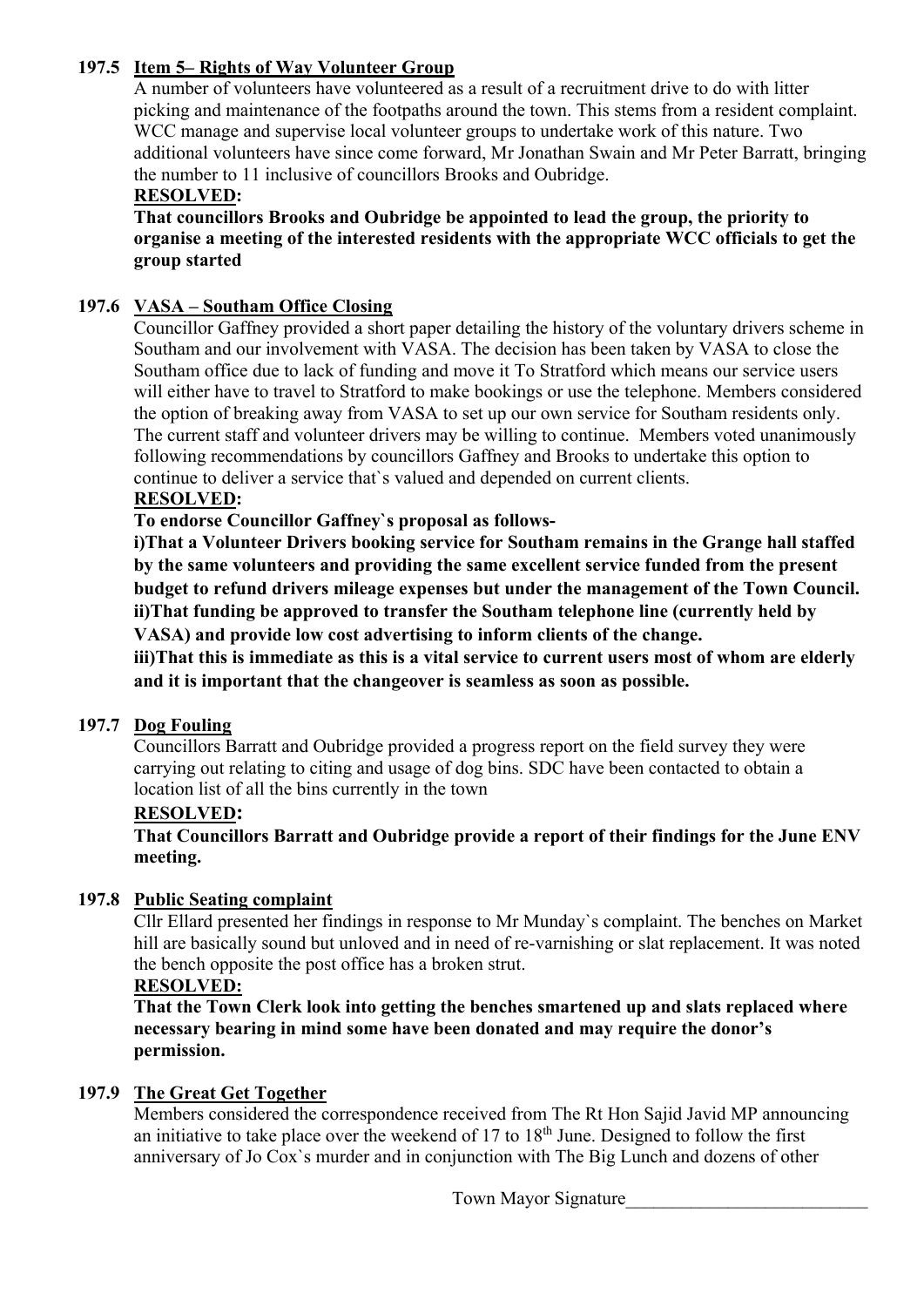groups the intention is to invite people across the country to come together with friends, neighbours and others they don't yet know for street parties, picnics, barbecues and bake-off competitions. He is keen for local authorities to facilitate and work with voluntary parties in their area to mark the occasion, avoiding bureaucracy and red tape to enable residents to hold their own events.

### **RESOLVED:**

 **That Cllr Ellard approach Southam 1st to see if this is something they would be interested in facilitating.** 

### **197.10 Planning Applications**

 Members considered 3 planning applications, no pecuniary or non-pecuniary interests were declared

 **17/00930/TREE – 8 Banbury Road. RESOLVED:** 

 **Refer to arboriculturist.** 

 **17/00444/FULL - 11 Roman Way.** 

#### **RESOLVED:**

 **The council objects to the retrospective erection of a new boundary fence and change of use of former landscape buffer to domestic garden. Whilst a precedent has been set elsewhere in the neighbourhood this is a corner plot that sits on the junction of Roman Way and Shepherds Hill. The council's opinion is that the new 1.9mt fence restricts line of sight for approaching vehicles, pedestrians, and obstructs the view for the neighbouring property`s residents on Shepherds hill wishing to reverse their car onto the highway.** 

### **15/03618/OUT – Lower Farm, Southam Road, Stoneythorpe.**

Members considered the changes made to the application which last came to council in January 2016. Little has changed, some amendments to housing density and a temporary access road to mitigate HS2 construction traffic.

#### **RESOLVED:**

 **The council Objects to the application. Our original objections of January 2016 stand unchanged except for the fact that now the Core Strategy has been adopted the wording of the first two reasons be amended to reflect the current position.** 

## **198. INFORMATION FROM COUNTY AND DISTRICT COUNCILLORS**

Cllr Appleton thanked the Town Council stating that he had enjoyed working with the Council over the last 14 years and wished the Council well

A vote of thanks was given to Cllr Appleton

Cllr Crump advised the following:

- It is envisaged that there will be a planning appeal for the 240 dwellings for land off the bypass
- The current 5-year land supply number is likely to be known in June

# **199. EXCLUSION OF THE PUBLIC FROM THE MEETING**

#### It was moved and

**RESOLVED: that pursuant to Section 1(2) of the Public Bodies (Admission to Meetings) Act 1960 the public be excluded from the meeting because publicity would be prejudicial to the public interest by reason of the confidential nature of the business to be transacted**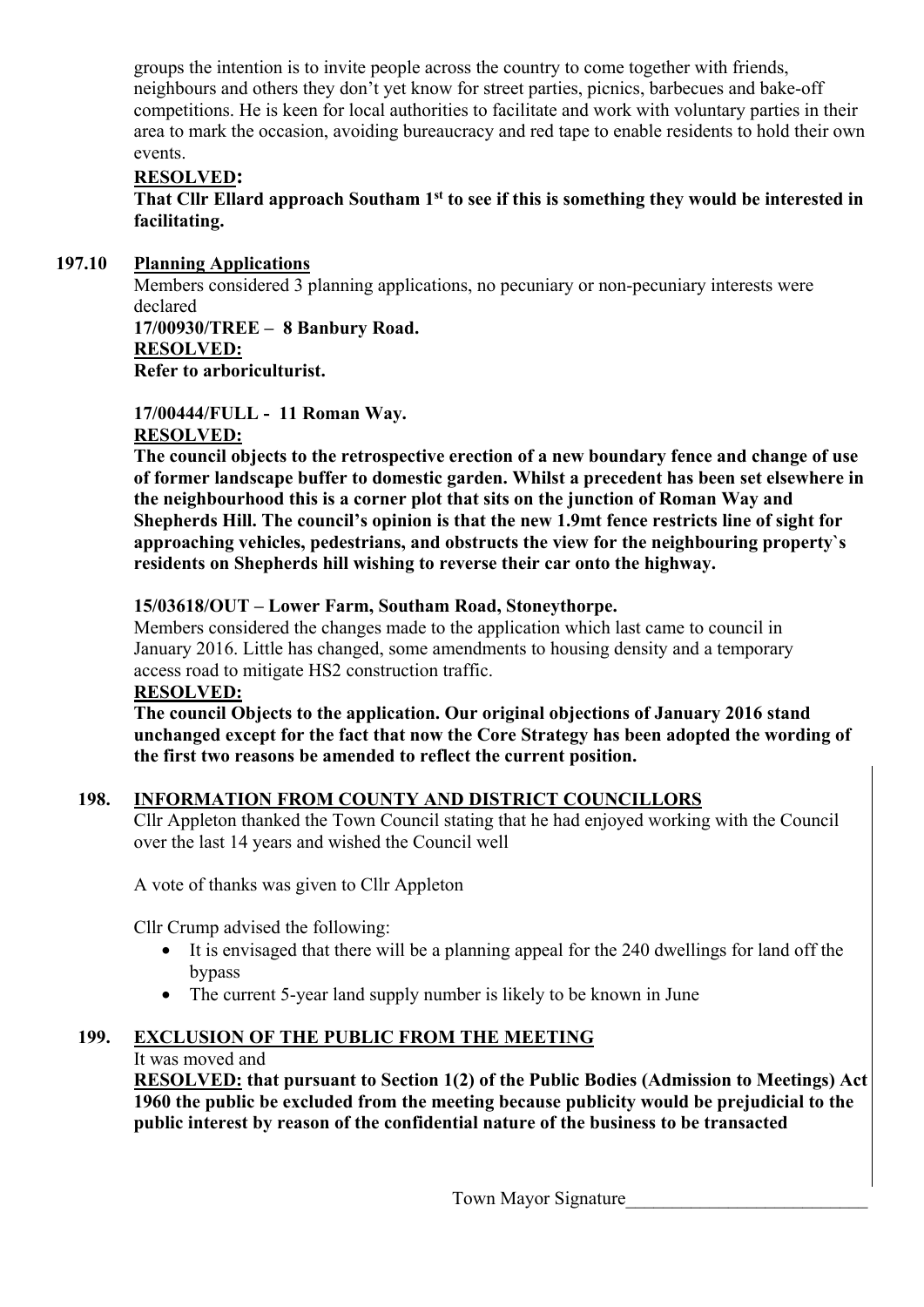### **200. STAFF SALARIES AND PAYMENT FOR SERVICES RESOLVED: To authorise the payment of staff salaries dated April 2017**

# **Meeting closed at 8.40 pm**

| SOUTHAM TOWN COUNCIL - MEETING THURSDAY 27TH APRIL 2017 ISSUE 2 |                                 |                                                     |                                                                                                          |                                           |                                                                                                                                                                   |  |  |  |  |  |  |
|-----------------------------------------------------------------|---------------------------------|-----------------------------------------------------|----------------------------------------------------------------------------------------------------------|-------------------------------------------|-------------------------------------------------------------------------------------------------------------------------------------------------------------------|--|--|--|--|--|--|
| <b>APPLICATION NO.</b>                                          | <b>APPLICANT</b><br><b>NAME</b> | <b>SITE</b>                                         | <b>PROPOSAL</b>                                                                                          | <b>OBSERVATION</b><br><b>DATE/COMMENT</b> | <b>Comments</b>                                                                                                                                                   |  |  |  |  |  |  |
|                                                                 |                                 |                                                     |                                                                                                          |                                           |                                                                                                                                                                   |  |  |  |  |  |  |
|                                                                 |                                 |                                                     |                                                                                                          |                                           |                                                                                                                                                                   |  |  |  |  |  |  |
|                                                                 |                                 |                                                     |                                                                                                          |                                           |                                                                                                                                                                   |  |  |  |  |  |  |
|                                                                 |                                 | 8 Orchard Way, Southam CV47                         | Single storey rear extension and single storey                                                           |                                           |                                                                                                                                                                   |  |  |  |  |  |  |
| 17/00733/FUL                                                    | Mr Wilmot                       | 1EG                                                 | side extension                                                                                           | 28th April 2017                           | No representations                                                                                                                                                |  |  |  |  |  |  |
|                                                                 |                                 |                                                     |                                                                                                          |                                           |                                                                                                                                                                   |  |  |  |  |  |  |
|                                                                 |                                 |                                                     | Replacement general purpose building to be<br>used in conncection with the agricultural and              |                                           |                                                                                                                                                                   |  |  |  |  |  |  |
|                                                                 |                                 |                                                     | forestry activities on the Stoneythorpe Estate,                                                          |                                           | Please be aware that you are being notified as an adjoining Parish Council and                                                                                    |  |  |  |  |  |  |
|                                                                 | Dr Dallas                       | Stoneythorpe Estate, Southam                        | together with the equestrian activities undertaken<br>on the Stoneythorpe Estate; demolition of existing |                                           | your comments will not trigger this application being determined at Planning<br>Committee but will be fully considered in coming to a decision on the application |  |  |  |  |  |  |
| 1700644/FUL                                                     | <b>Burston</b>                  | Road, Stoneythorpe CV47 2DL                         | buildings                                                                                                | 4th May 2017                              | No representations                                                                                                                                                |  |  |  |  |  |  |
|                                                                 |                                 |                                                     |                                                                                                          |                                           |                                                                                                                                                                   |  |  |  |  |  |  |
|                                                                 |                                 |                                                     |                                                                                                          |                                           |                                                                                                                                                                   |  |  |  |  |  |  |
|                                                                 |                                 |                                                     |                                                                                                          |                                           |                                                                                                                                                                   |  |  |  |  |  |  |
|                                                                 |                                 |                                                     |                                                                                                          |                                           |                                                                                                                                                                   |  |  |  |  |  |  |
| 17/00948/FUL                                                    | Mr Dan Allen                    | Orchard House, 43 Warwick<br>Road, Southam CV47 0HW | First floor side extension                                                                               | 11th May 2017                             | No representations                                                                                                                                                |  |  |  |  |  |  |
|                                                                 |                                 |                                                     |                                                                                                          |                                           |                                                                                                                                                                   |  |  |  |  |  |  |
|                                                                 |                                 |                                                     |                                                                                                          |                                           |                                                                                                                                                                   |  |  |  |  |  |  |
|                                                                 |                                 |                                                     |                                                                                                          |                                           |                                                                                                                                                                   |  |  |  |  |  |  |
|                                                                 |                                 | Unit 1 The Hanger, Harp Farm,                       |                                                                                                          |                                           |                                                                                                                                                                   |  |  |  |  |  |  |
|                                                                 | Mr Tony                         | Banbury Road, Southam CV47                          | Construction of a lean to extension to existing                                                          |                                           |                                                                                                                                                                   |  |  |  |  |  |  |
| 17/00911/FUL                                                    | Langford                        | 2BL                                                 | factory unit for use as a steelwork plating shop                                                         | 16th May 2017                             | No representations                                                                                                                                                |  |  |  |  |  |  |
|                                                                 |                                 |                                                     |                                                                                                          |                                           |                                                                                                                                                                   |  |  |  |  |  |  |
|                                                                 |                                 |                                                     |                                                                                                          |                                           |                                                                                                                                                                   |  |  |  |  |  |  |
|                                                                 |                                 |                                                     |                                                                                                          |                                           |                                                                                                                                                                   |  |  |  |  |  |  |
|                                                                 | Southam Town                    |                                                     | Temporary change of use of Market Hill car park<br>(5 years) to hold a weekly market(up to 52 days       |                                           |                                                                                                                                                                   |  |  |  |  |  |  |
| 17/01075/FUL                                                    | Council                         | Car Park, Market Hill, Southam                      | per year)                                                                                                | 16th May 2017                             | No representations                                                                                                                                                |  |  |  |  |  |  |